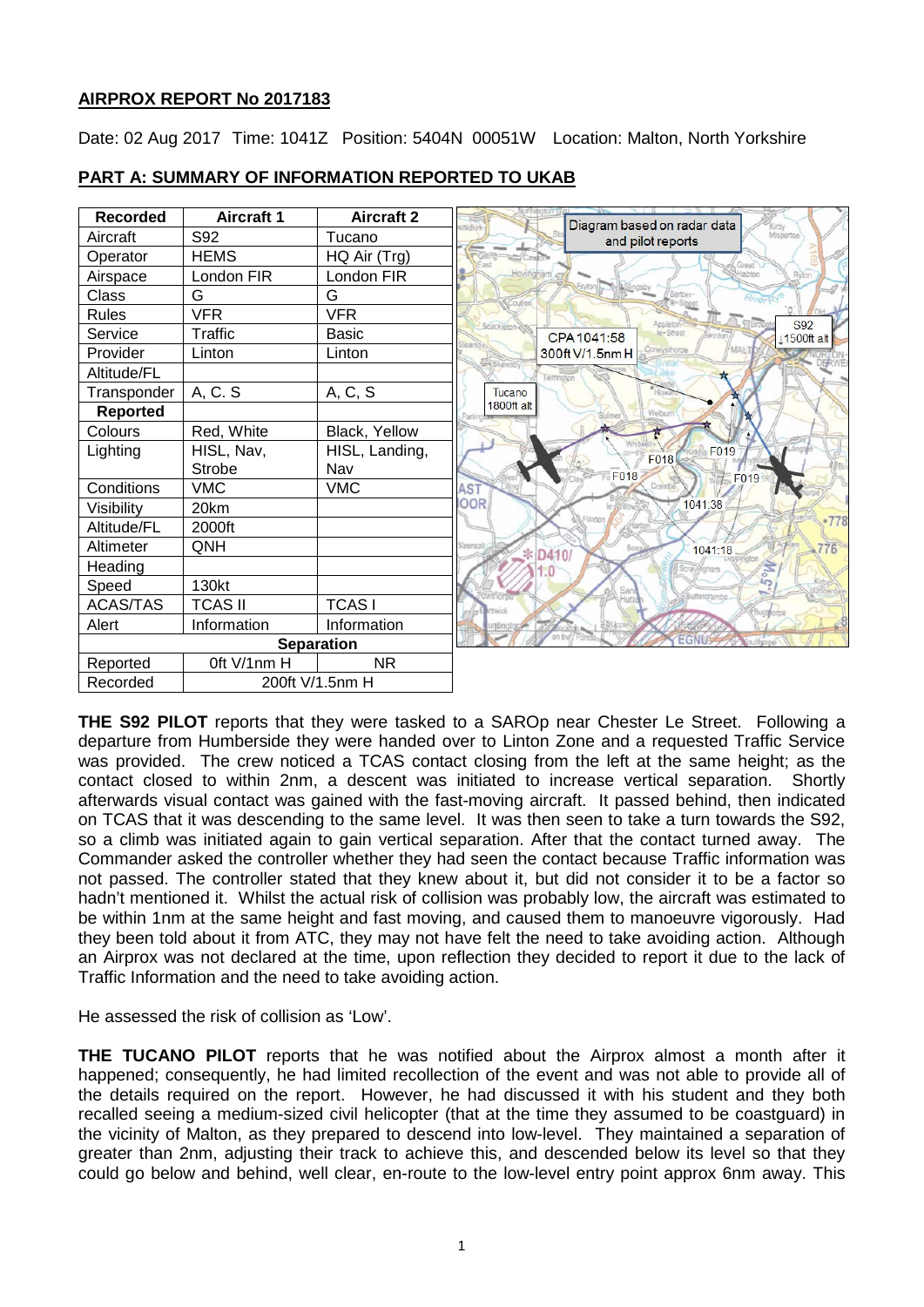maintained separation both horizontally and vertically and they were visual throughout. TCAS displayed the traffic but did not sound any alerts. There was no risk of collision.

He assessed the risk of collision as 'None'.

**THE LINTON ZONE CONTROLLER** reports that he was informed about the Airprox 5 days after the event and had no recollection of events.

#### **Factual Background**

The weather at Linton was recorded as follows:

METAR EGXU 020950Z 17011KT 9999 SCT021 BKN060 BKN090 18/13 Q1009 WHT NOSIG=

#### **Analysis and Investigation**

#### **Military ATM**

Figures 1-7 show the positions of the S92 and Tucano at relevant times in the lead up to and during the Airprox. The screen shots are taken from a replay using the Claxby radar, which is not used by Linton ATC and therefore is not necessarily representative of the picture available to the controller.

At 1038:40 (Figure 1), the Linton Departures Controller agreed a Basic Service with the Tucano, which was climbing out of Linton-on-Ouse. Figure 2 shows the subsequent geometry of the two aircraft at 1040:48.



Figure 1: Geometry at 1038:40 (S92 0023; Tucano 4576)



Figure 2: Geometry at 1040:48 (S92 0023; Tucano 4576)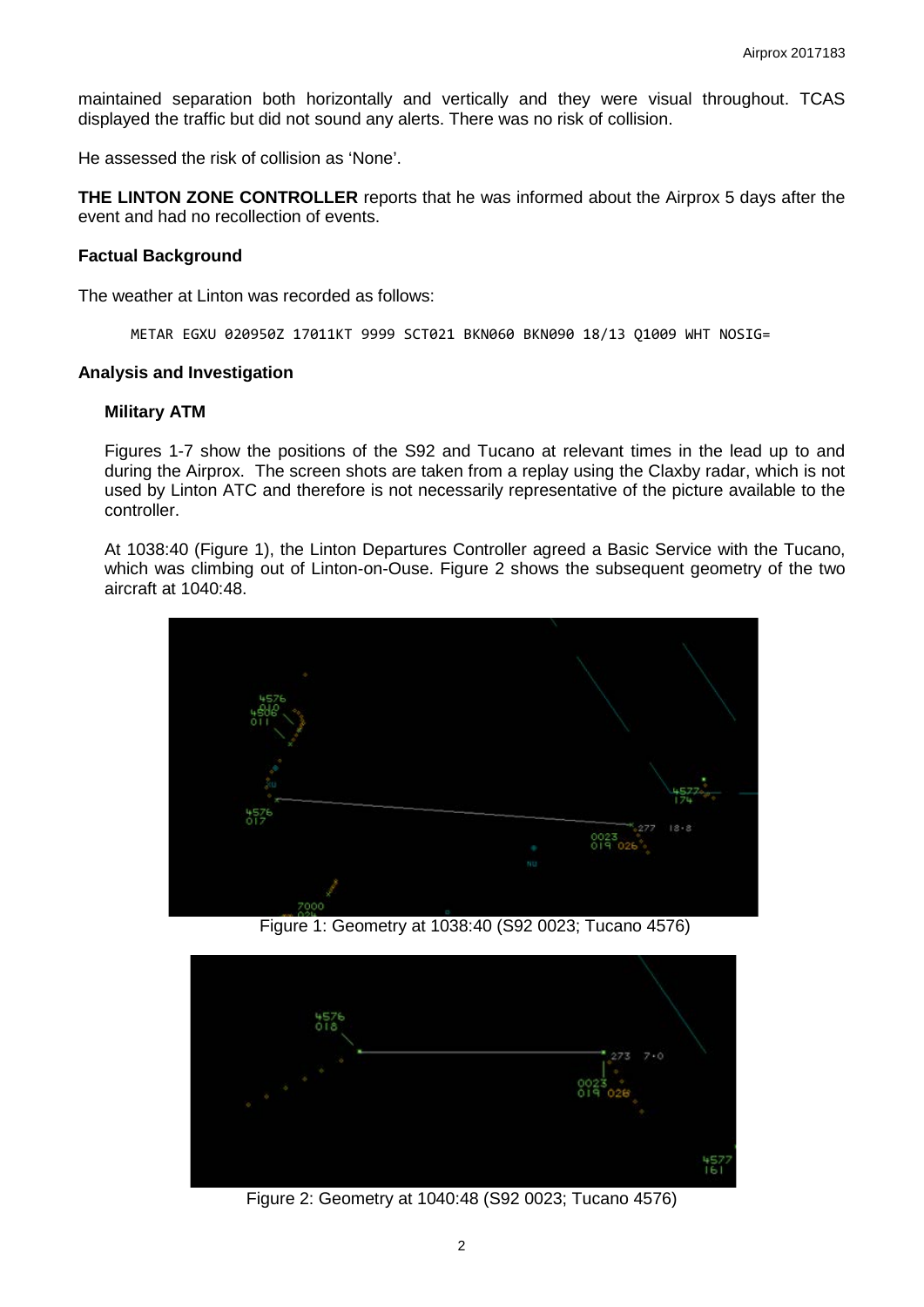Figures 3-6 show the S92 and Tucano as they closed, with neither receiving Traffic Information (TI) on the other. Figure 6 shows the closest point of approach, with 200ft vertical and 1.5nm lateral separation.



Figure 3: Geometry at 1041:12 Figure 4: Geometry at 1041:27







Figure 5: Geometry at 1041:48 Figure 6: Geometry at 1041:59

The Linton Departures Controller was providing the departing Tucano with Basic Service. Although not required to monitor the flight, the controller had identified and was radar monitoring the aircraft. CAP 774 states that:

*If a controller/FISO considers that a definite risk of collision exists, a warning shall be issued to the pilot.*

In this instance, the controller deemed that the Tucano's track would take the aircraft behind the S92, with no risk of collision, therefore did not pass Traffic Information to the Tucano pilot.

The Linton Zone Controller was providing Traffic Service to the S92. CAP 774 states that:

*The controller shall pass traffic information on relevant traffic, and shall update the traffic information if it continues to constitute a definite hazard... Traffic is normally considered to be relevant when, in the judgement of the controller, the conflicting aircraft's observed flight profile indicates that it will*  pass within 3nm and, where level information is available, 3,000ft of the aircraft in receipt of the *Traffic Service or its level-band if manoeuvring within a level block. However, controllers may also use their judgment to decide on occasions when such traffic is not relevant, e.g. passing behind or within the parameters but diverging.*

Although the Tucano did transit within 3nm of the S92, its track took it behind by 1.5nm therefore the Linton Zone Controller used judgement and deemed it not relevant to pass Traffic Information. Had it been passed, the S92 pilot may have had greater situational awareness of the Tucano approaching, but there was no requirement to pass such Traffic Information.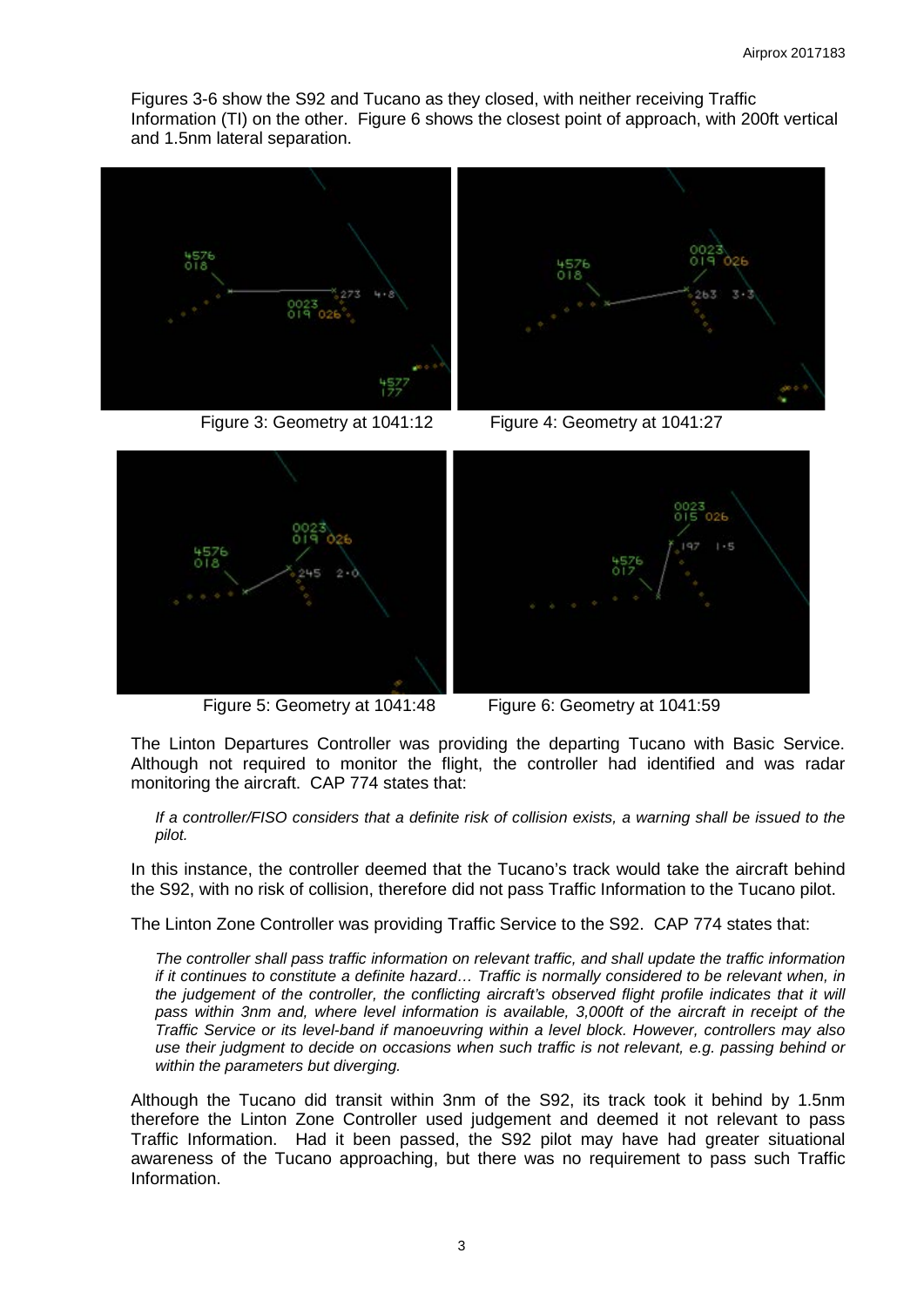## **UKAB Secretariat**

The S92 and Tucano pilots shared an equal responsibility for collision avoidance and not to operate in such proximity to other aircraft as to create a collision hazard<sup>[1](#page-3-0)</sup>. If the incident geometry is considered as converging then the Tucano pilot was required to give way to the S9[2](#page-3-1)<sup>2</sup>, which he did.

## **Comments**

## **HQ Air Command**

In this encounter, the available barriers to MAC in Class G airspace (namely electronic conspicuity, a surveillance-based ATS and lookout) all either worked or were not required. Both the S92 pilot and Tucano pilot were aware of the presence of the other aircraft through on-board alerting systems (TCAS I and TCAS II) and also became visual with each other at a similar time. The Tucano pilot was receiving a Basic Service from Linton Departures and the S92 a Traffic Service from Linton Zone. The departures controller deemed – correctly – that the Tucano would pass behind the S92 and therefore did not issue Traffic Information to the Tucano pilot; the zone controller also recognised that the Tucano would pass behind the S92 and so did not consider that it was necessary to pass Traffic Information on the Tucano to the S92 pilot. That said, the tape transcripts do not indicate a particularly high workload on the Zone controller so perhaps Traffic Information could have been passed if only to reassure the S92 pilot that, from the controller's point of view, the aircraft were safely separated. It is unfortunate that there was not an Airprox declared on the frequency in use at the time as once the controllers were informed of this event a few days later they had no recollection of it.

## **Summary**

An Airprox was reported when a S92 and a Tucano flew into proximity at 1041 on Wednesday 2<sup>nd</sup> August 2017. Both pilots were operating under VFR in VMC, the S92 pilot in receipt of a Traffic Service from Linton Zone and the Tucano pilot in receipt of a Basic Service from Linton Departures.

#### **PART B: SUMMARY OF THE BOARD'S DISCUSSIONS**

Information available consisted of reports from the pilots of both aircraft, transcripts of the relevant RT frequencies, radar photographs/video recordings, reports from the air traffic controllers involved and reports from the appropriate ATC and operating authorities.

The Board first noted that the S92 was receiving a Traffic Service from Linton Zone, and having seen the Tucano on TCAS with no Traffic Information forthcoming from the controller, the S92 pilot was concerned enough by its proximity and track to adjust her flightpath as the Tucano continued towards them. Members commented that this concern was not unreasonable given that the display of contacts in azimuth on TCAS is prone to inaccuracy. Notwithstanding, some Board members thought that if she was concerned then she could have asked the controller about the other aircraft and, the controller could have then reassured her that it was going to pass behind. Although subsequently visual with the Tucano, once it turned to pass behind there remained an element of doubt as it then appeared to turn back towards the S92. Now unable to see the other aircraft, the Board could understand the pilot's continued concern because she was not aware that the other pilot was visual with her aircraft.

For his part, the Tucano pilot was visual with the S92 and turned to go behind. Members briefly discussed whether he could have turned earlier to avoid worrying the other pilot, but quickly agreed that 1.5nm was a suitable margin behind, and that he could not have been expected to do any more.

l

<span id="page-3-0"></span><sup>1</sup> SERA.3205 Proximity.

<span id="page-3-1"></span><sup>2</sup> SERA.3210 Right-of-way (c)(2) Converging.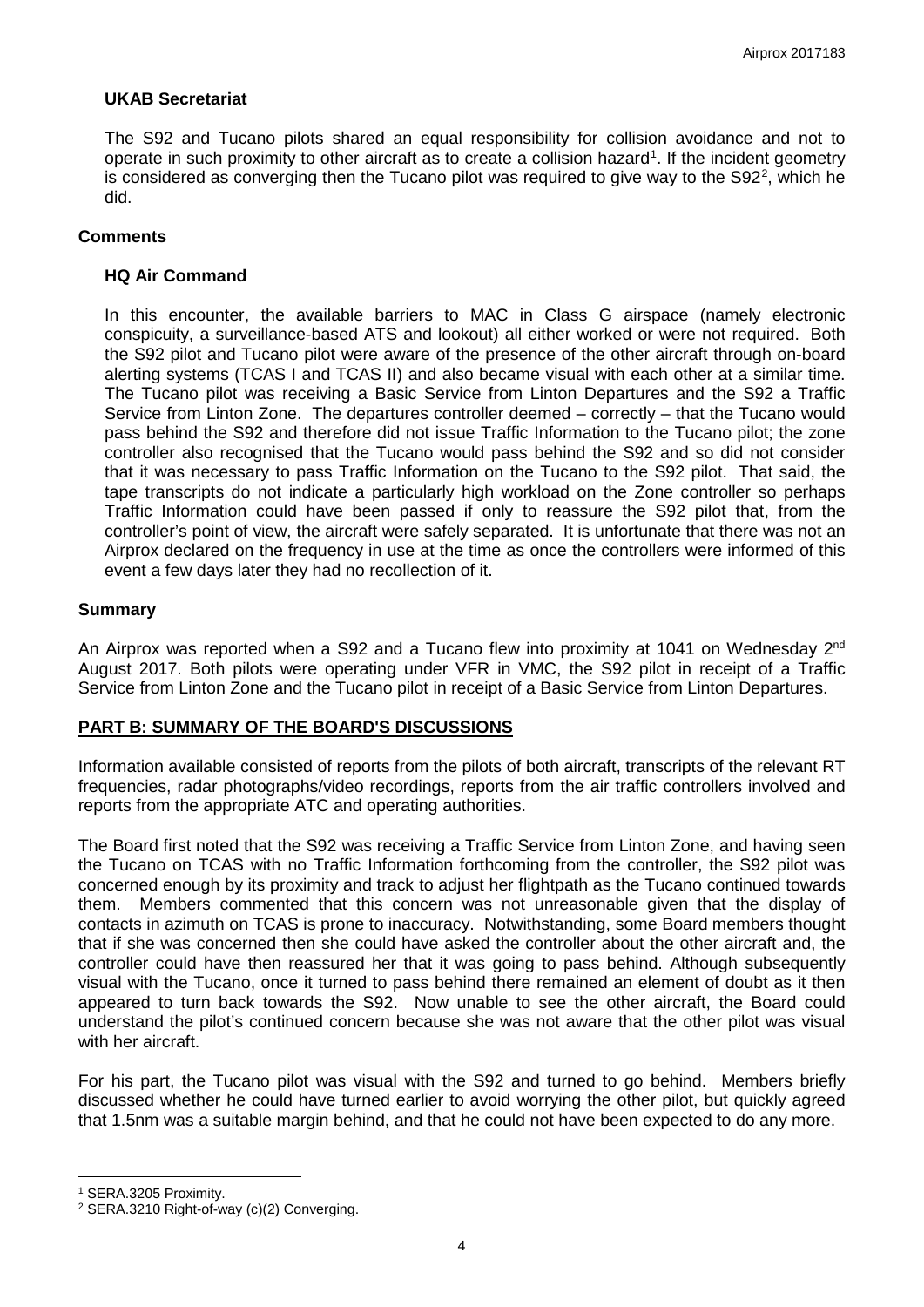The Board then turned to the actions of the Linton Zone controller. Notwithstanding that CAP 774 stated that controllers could use their judgement when passing Traffic Information on aircraft that would pass behind, all of the controller members agreed that they would have passed Traffic Information in the same circumstances. Whilst acknowledging that the Board had the benefit of NATS radar pictures rather than the local Linton ones that the controller would have seen, it was noted that Traffic Information for anything relevant passing within 3nm should be called by 5nm. At the point when the Tucano was 5nm away from the S92, members felt that it was not obvious that it would pass behind (see Figure 3 showing the aircraft 4.8nm apart, with the Tucano heading towards the S92). Therefore, in their opinion, Traffic information should have been called at that stage, especially given that the controller was not busy at the time. By not calling the Tucano, the controller denied the S92 pilot situational awareness, leaving doubt in her mind as to its intentions; the Board felt sure that an Airprox would not have been reported had the S92 pilot received more information.

In determining the cause of the Airprox, the Board agreed that the incident was best described as the S92 pilot being concerned by the proximity of the Tucano, but that a contributory factor had been the lack of Traffic Information from the controller. However, they quickly agreed that there had been no risk of collision; this had been a benign situation with both pilots being visual with each other and the Tucano pilot taking early action to pass behind the S92. They therefore assessed the risk as Category E, normal safety standards had pertained.

The Board wished to highlight to all pilots the merits of reporting Airprox on the frequency at the time of occurrence in order to ensure that all parties were aware and had the opportunity to make a note of the details. In this case, both the controller and the Tucano pilot could not remember the incident in detail at a later stage.

## **PART C: ASSESSMENT OF CAUSE AND RISK**

Cause: The S92 pilot was concerned by the proximity of the Tucano.

Contributory Factor: The Linton controller did not provide Traffic Information to the S92 pilot.

Degree of Risk: E.

Safety Barrier Assessment<sup>[3](#page-4-0)</sup>

In assessing the effectiveness of the safety barriers associated with this incident, the Board concluded that the key factors had been that:

## **ANSP**

l

**Situational Awareness & Action** was assessed as **partially effective** because the controller did not give Traffic information to the S92 pilot.

#### **Flight Crew**

**Tactical Planning** was assessed as **fully effective** because the Tucano pilot adjusted his track to go behind the S92.

**Situational Awareness & Action** was assessed as **fully effective** because both pilots received Traffic Information from their TCAS.

**See and Avoid** was assessed as **fully effective**; the Tucano pilot was visual with the S92 and routed behind it.

<span id="page-4-0"></span><sup>&</sup>lt;sup>3</sup> The UK Airprox Board scheme for assessing the Availability, Functionality and Effectiveness of safety barriers can be found on the [UKAB Website.](http://www.airproxboard.org.uk/Learn-more/Airprox-Barrier-Assessment/)